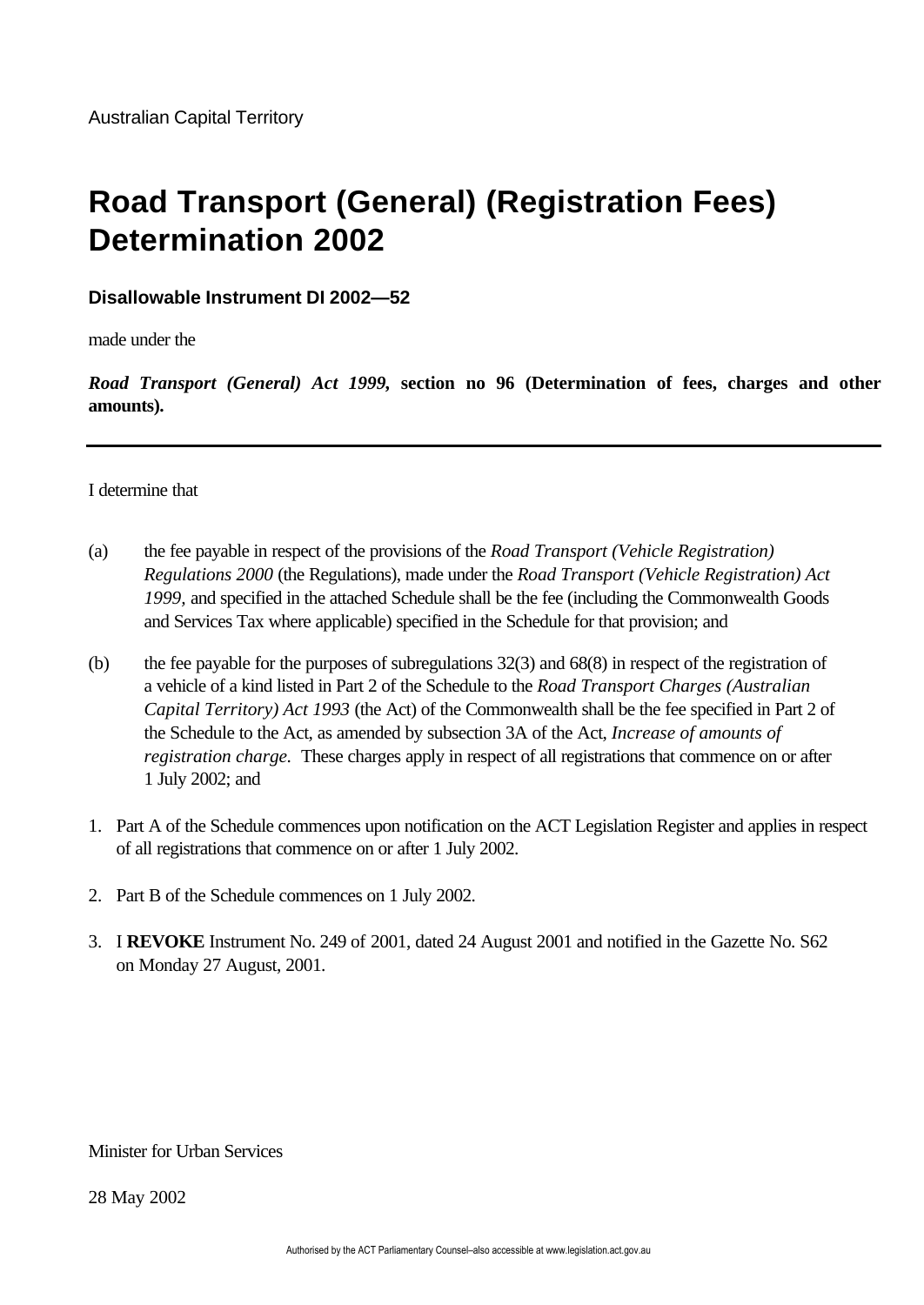This is page 1 of the schedule to the determination made by the minister under The Road Transport (General) Act 1999 on the  $26<sup>th</sup>$  day of May 2002.

| <b>Provision of the</b>                                    | Description of Matter for which fee is payable                                                                                                                                                    | <b>Fee Payable</b> | <b>Fee Payable</b> |
|------------------------------------------------------------|---------------------------------------------------------------------------------------------------------------------------------------------------------------------------------------------------|--------------------|--------------------|
| <b>Road Transport</b><br>(Vehicle<br><b>Registration</b> ) |                                                                                                                                                                                                   | \$                 | \$                 |
| <b>Regulations 2000</b>                                    |                                                                                                                                                                                                   | 2001-2002          | 2002-2003          |
|                                                            | <b>PARTA</b>                                                                                                                                                                                      |                    |                    |
| and $68(8)$                                                | Subregulations 32(3) PASSENGER VEHICLES - Registration fees for<br>vehicles with a GVM NOT in excess of 4.5 tonnes<br>-original or renewal for 12 months<br>975kg or less - Private Vehicles      | 147.00             | 147.00             |
| and $68(8)$                                                | Subregulations 32(3) Passenger Vehicles – Registration fees for vehicles<br>with a GVM NOT in excess of 4.5 tonnes -original<br>or renewal for 12 months<br>976 to 1154kg - Private Vehicles      | 164.00             | 164.00             |
| and $68(8)$                                                | Subregulations 32(3) Passenger Vehicles – Registration fees for vehicles<br>with a GVM NOT in excess of 4.5 tonnes -original<br>or renewal for 12 months<br>1155kg to 1504kg - Private Vehicle    | 187.00             | 187.00             |
| and $68(8)$                                                | Subregulations 32(3) Passenger Vehicles – Registration fees for vehicles<br>with a GVM NOT in excess of 4.5 tonnes -original<br>or renewal for 12 months<br>1505kg to 2504kg - Private Vehicle    | 277.00             | 277.00             |
| and $68(8)$                                                | Subregulations 32(3) Passenger Vehicles – Registration fees for vehicles<br>with a GVM NOT in excess of 4.5 tonnes -original<br>or renewal for 12 months 2505kg to 2794kg -<br>Private Vehicle    | 427.00             | 427.00             |
| and $68(8)$                                                | Subregulations $32(3)$ Passenger Vehicles – Registration fees for vehicles<br>with a GVM NOT in excess of 4.5 tonnes -original<br>or renewal for 12 months<br>2795kg to 4500kg - Private Vehicle  | 435.00             | 435.00             |
| and $68(8)$                                                | Subregulations $32(3)$ <b>Passenger Vehicles</b> – Registration fees for vehicles<br>with a GVM NOT in excess of 4.5 tonnes -original<br>or renewal for 12 months<br>975kg or less - Business Use | 228.00             | 228.00             |
| and $68(8)$                                                | Subregulations 32(3) Passenger Vehicles – Registration fees for vehicles<br>with a GVM NOT in excess of 4.5 tonnes -original<br>or renewal for 12 months<br>976 to 1154kg - Business Use          | 254.00             | 254.00             |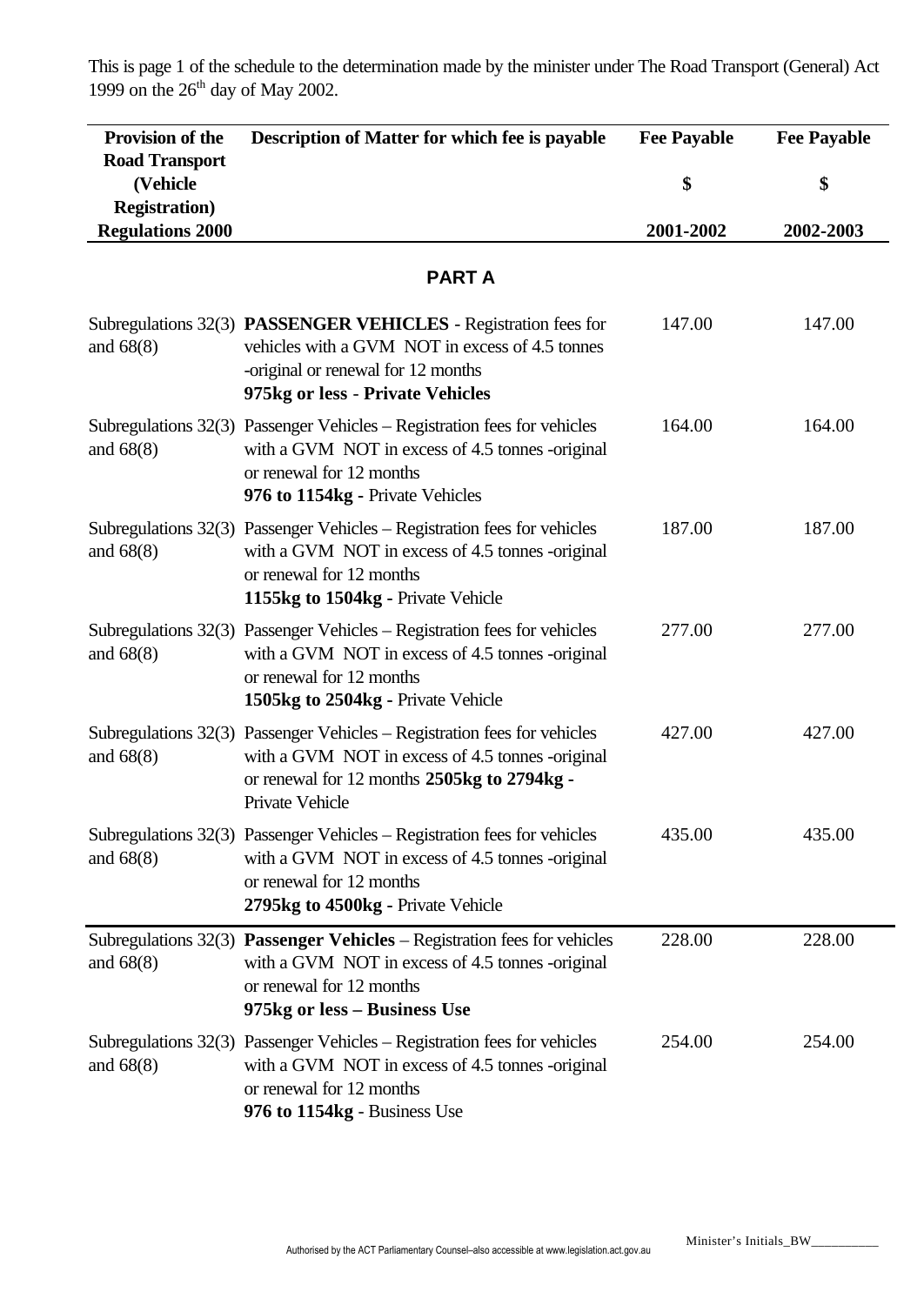This is page 2 of the schedule to the determination made by the minister under The Road Transport (General) Act 1999 on the  $26<sup>th</sup>$  day of May 2002.

| Provision of the<br><b>Road Transport</b>        | Description of Matter for which fee is payable                                                                                                                                                      | <b>Fee Payable</b> | <b>Fee Payable</b> |
|--------------------------------------------------|-----------------------------------------------------------------------------------------------------------------------------------------------------------------------------------------------------|--------------------|--------------------|
| (Vehicle                                         |                                                                                                                                                                                                     | \$                 | \$                 |
| <b>Registration</b> )<br><b>Regulations 2000</b> |                                                                                                                                                                                                     | 2001-2002          | 2002-2003          |
|                                                  |                                                                                                                                                                                                     |                    |                    |
| and $68(8)$                                      | Subregulations 32(3) Passenger Vehicles - Registration fees for vehicles<br>with a GVM NOT in excess of 4.5 tonnes -original<br>or renewal for 12 months<br>1155kg to 1504kg - Business Use         | 294.00             | 294.00             |
| and $68(8)$                                      | Subregulations 32(3) Passenger Vehicles - Registration fees for vehicles<br>with a GVM NOT in excess of 4.5 tonnes -original<br>or renewal for 12 months 1505kg to 4500kg -<br><b>Business Use</b>  | 435.00             | 435.00             |
| and $68(8)$                                      | Subregulations 32(3) GOODS CARRYING VEHICLES - Registration<br>fees for vehicles with a GVM NOT in excess of 4.5<br>tonnes -original or renewal for 12 months 975kg or<br>less - Private Vehicles   | 147.00             | 147.00             |
| and $68(8)$                                      | Subregulations 32(3) Goods Carrying Vehicles - Registration fees for<br>vehicles with a GVM NOT in excess of 4.5 tonnes<br>-original or renewal for 12 months<br>976 to 1154kg - Private Vehicles   | 164.00             | 164.00             |
| and $68(8)$                                      | Subregulations 32(3) Goods Carrying Vehicles - Registration fees for<br>vehicles with a GVM NOT in excess of 4.5 tonnes<br>-original or renewal for 12 months<br>1155kg to 1504kg - Private Vehicle | 187.00             | 187.00             |
| and $68(8)$                                      | Subregulations 32(3) Goods Carrying Vehicles - Registration fees for<br>vehicles with a GVM NOT in excess of 4.5 tonnes<br>-original or renewal for 12 months<br>1505kg to 2504kg - Private Vehicle | 277.00             | 277.00             |
| and $68(8)$                                      | Subregulations 32(3) Goods Carrying Vehicles - Registration fees for<br>vehicles with a GVM NOT in excess of 4.5 tonnes<br>-original or renewal for 12 months<br>2505kg to 2794kg - Private Vehicle | 427.00             | 427.00             |
| and $68(8)$                                      | Subregulations 32(3) Goods Carrying Vehicles - Registration fees for<br>vehicles with a GVM NOT in excess of 4.5 tonnes<br>-original or renewal for 12 months<br>795kg to 4500kg - Private Vehicle  | 435.00             | 435.00             |
| and $68(8)$                                      | Subregulations 32(3) Goods Carrying Vehicles - Registration fees for<br>vehicles with a GVM NOT in excess of 4.5 tonnes<br>-original or renewal for 12 months<br>975kg or less - Business Use       | 228.00             | 228.00             |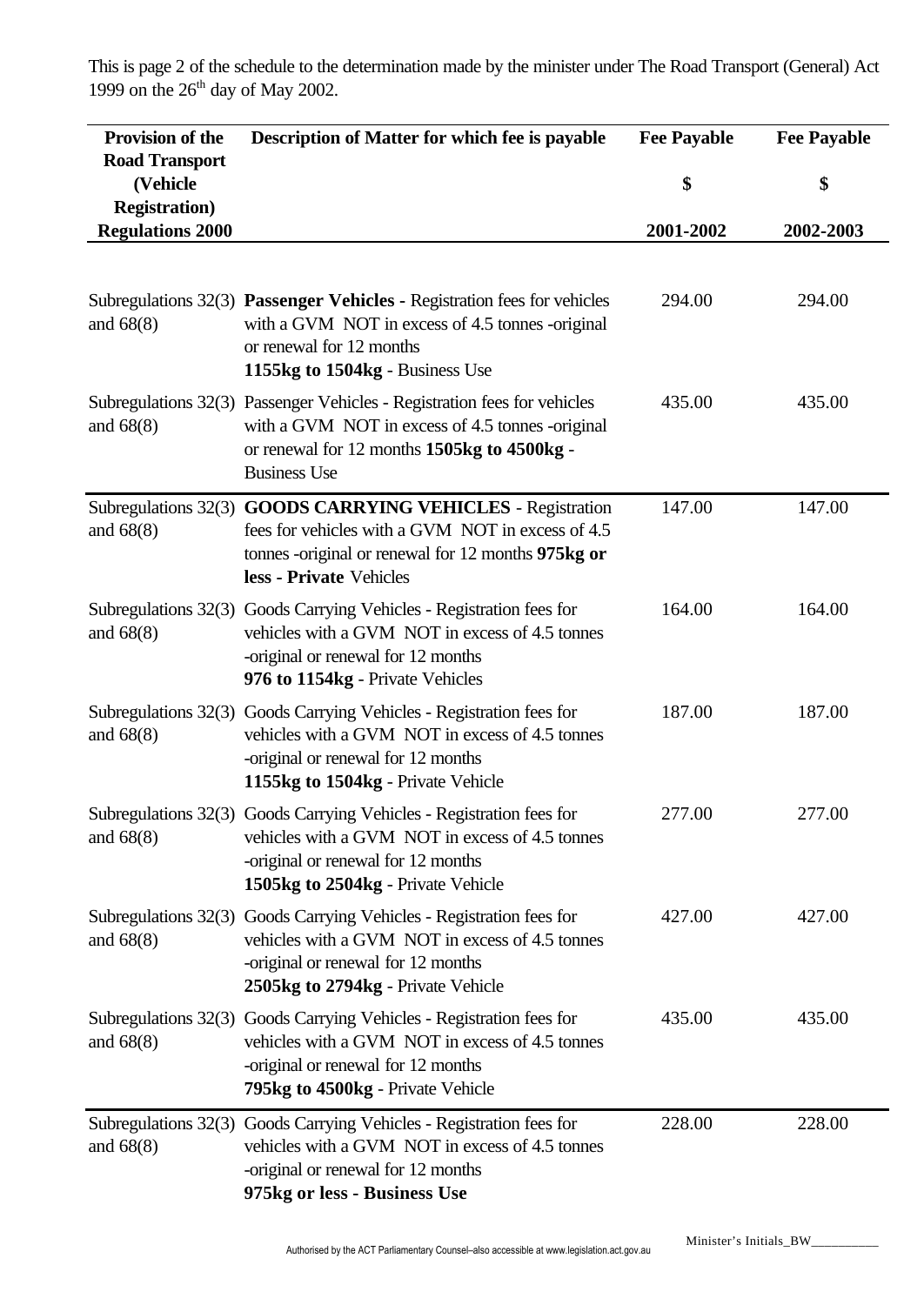This is page 3 of the schedule to the determination made by the minister under The Road Transport (General) Act 1999 on the  $26<sup>th</sup>$  day of May 2002.

| <b>Provision of the</b>                          | Description of Matter for which fee is payable                                                                                                                                                   | <b>Fee Payable</b> | <b>Fee Payable</b> |
|--------------------------------------------------|--------------------------------------------------------------------------------------------------------------------------------------------------------------------------------------------------|--------------------|--------------------|
| <b>Road Transport</b><br>(Vehicle                |                                                                                                                                                                                                  | \$                 | \$                 |
| <b>Registration</b> )<br><b>Regulations 2000</b> |                                                                                                                                                                                                  | 2001-2002          | 2002-2003          |
|                                                  |                                                                                                                                                                                                  |                    |                    |
| and $68(8)$                                      | Subregulations 32(3) Goods Carrying Vehicles - Registration fees for<br>vehicles with a GVM NOT in excess of 4.5 tonnes<br>-original or renewal for 12 months<br>976 to $1154kg - Business$ Use  | 254.00             | 254.00             |
| and $68(8)$                                      | Subregulations 32(3) Goods Carrying Vehicles - Registration fees for<br>vehicles with a GVM NOT in excess of 4.5 tonnes<br>-original or renewal for 12 months<br>1155kg to 1504kg - Business Use | 294.00             | 294.00             |
| and $68(8)$                                      | Subregulations 32(3) Goods Carrying Vehicles - Registration fees for<br>vehicles with a GVM NOT in excess of 4.5 tonnes<br>-original or renewal for 12 months<br>1505kg to 4500kg - Business Use | 435.00             | 435.00             |
| and $68(8)$                                      | Subregulations 32(3) EQUIPMENT TRUCKS - Registration fees for<br>vehicles with a GVM NOT in excess of 4.5 tonnes<br>-original or renewal for 12 months<br>975kg or less - Private Vehicles       | 147.00             | 147.00             |
| and $68(8)$                                      | Subregulations 32(3) Equipment Trucks - Registration fees for vehicles<br>with a GVM NOT in excess of 4.5 tonnes -original<br>or renewal for 12 months<br>976 to 1154kg - Private Vehicles       | 164.00             | 164.00             |
| and $68(8)$                                      | Subregulations 32(3) Equipment Trucks - Registration fees for vehicles<br>with a GVM NOT in excess of 4.5 tonnes -original<br>or renewal for 12 months<br>1155kg to 1504kg - Private Vehicle     | 187.00             | 187.00             |
| and $68(8)$                                      | Subregulations 32(3) Equipment Trucks - Registration fees for vehicles<br>with a GVM NOT in excess of 4.5 tonnes -original<br>or renewal<br>1505kg to 2504kg - Private Vehicle                   | 277.00             | 277.00             |
| and $68(8)$                                      | Subregulations 32(3) Equipment Trucks - Registration fees for vehicles<br>with a GVM NOT in excess of 4.5 tonnes -original<br>or renewal<br>2505kg to 2794kg – Private Vehicle                   | 427.00             | 427.00             |
| and $68(8)$                                      | Subregulations 32(3) Equipment Trucks – Registration fees for vehicles<br>with a GVM NOT in excess of 4.5 tonnes -original<br>or renewal<br>2795kg to 4500kg - Private Vehicle                   | 435.00             | 435.00             |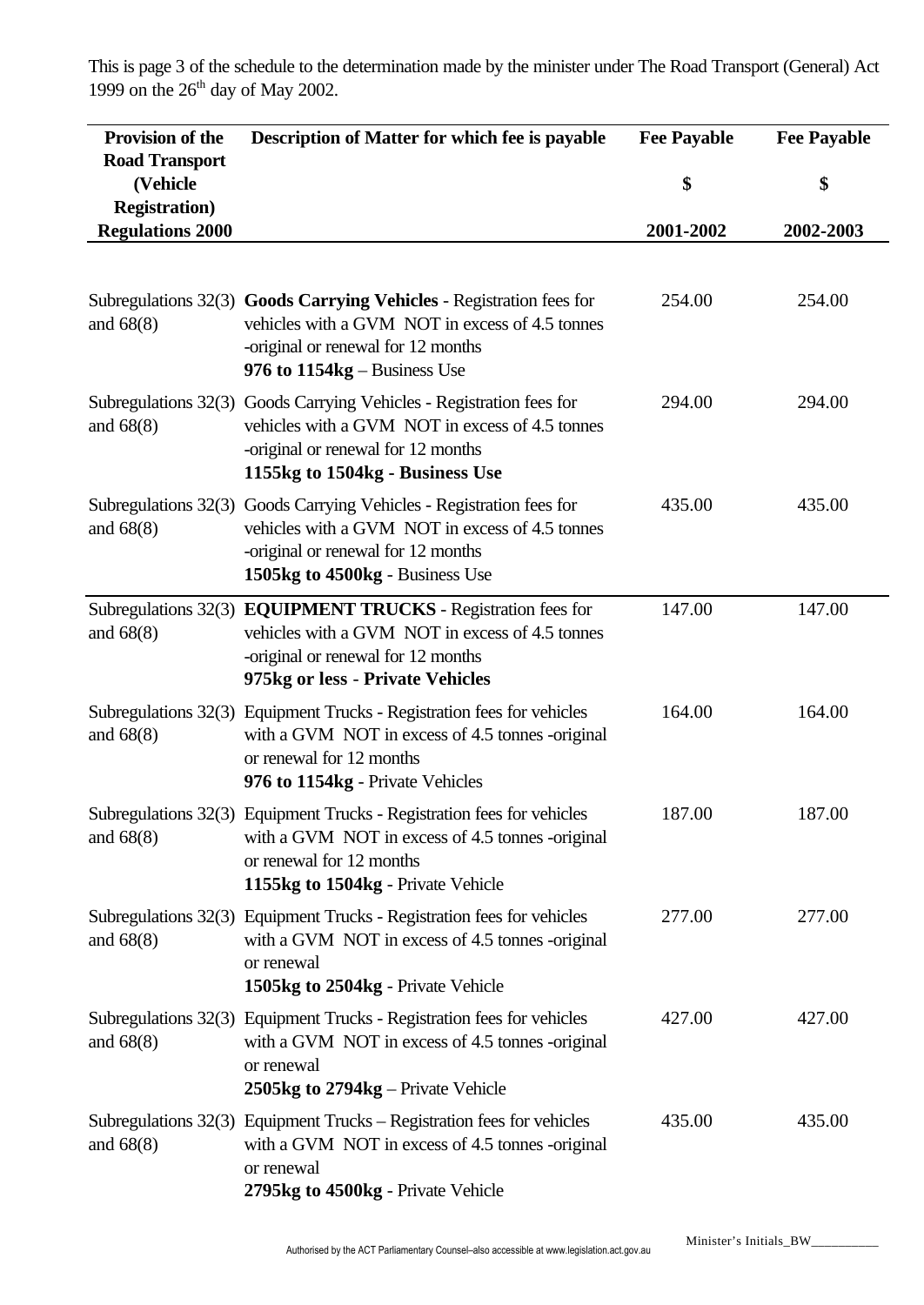This is page 4 of the schedule to the determination made by the minister under The Road Transport (General) Act 1999 on the  $26<sup>th</sup>$  day of May 2002.

| Provision of the<br><b>Road Transport</b>        | Description of Matter for which fee is payable                                                                                                                                            | <b>Fee Payable</b> | <b>Fee Payable</b> |
|--------------------------------------------------|-------------------------------------------------------------------------------------------------------------------------------------------------------------------------------------------|--------------------|--------------------|
| (Vehicle                                         |                                                                                                                                                                                           | \$                 | \$                 |
| <b>Registration</b> )<br><b>Regulations 2000</b> |                                                                                                                                                                                           | 2001-2002          | 2002-2003          |
|                                                  |                                                                                                                                                                                           |                    |                    |
| and $68(8)$                                      | Subregulations $32(3)$ Equipment Trucks – Registration fees for vehicles<br>with a GVM NOT in excess of 4.5 tonnes -original<br>or renewal for 12 months<br>975kg or less - Business Use  | 228.00             | 228.00             |
| and $68(8)$                                      | Subregulations 32(3) Equipment Trucks – Registration fees for vehicles<br>with a GVM NOT in excess of 4.5 tonnes -original<br>or renewal for 12 months<br>976 to 1154kg - Business Use    | 254.00             | 254.00             |
| and $68(8)$                                      | Subregulations 32(3) Equipment Trucks - Registration fees for vehicles<br>with a GVM NOT in excess of 4.5 tonnes -original<br>or renewal for 12 months<br>1155kg to 1504kg - Business Use | 294.00             | 294.00             |
| and $68(8)$                                      | Subregulations 32(3) Equipment Trucks - Registration fees for vehicles<br>with a GVM NOT in excess of 4.5 tonnes -original<br>or renewal for 12 months<br>1505kg to 4500kg - Business Use | 435.00             | 435.00             |
| and $68(8)$                                      | Subregulations 32(3) TOW TRUCKS - Registration fees for vehicles<br>with a GVM NOT in excess of 4.5 tonnes -original<br>or renewal for 12 months 975kg or less                            | 154.00             | 154.00             |
| and $68(8)$                                      | Subregulations 32(3) Tow Trucks - Registration fees for vehicles with a<br>GVM NOT in excess of 4.5 tonnes –original or<br>renewal for 12 months 976 to 1154kg                            | 168.00             | 168.00             |
| and $68(8)$                                      | Subregulations 32(3) Tow Trucks - Registration fees for vehicles with a<br>GVM NOT in excess of 4.5 tonnes –original or<br>renewal for 12 months 1155 to 1504kg                           | 190.00             | 190.00             |
| and $68(8)$                                      | Subregulations 32(3) Tow Trucks - Registration fees for vehicles with a<br>GVM NOT in excess of 4.5 tonnes –original or<br>renewal for 12 months 1505 to 4500kg                           | 267.00             | 267.00             |
| and $68(8)$                                      | Subregulations 32(3) MOTOR TRACTORS - Registration fees for<br>vehicles with a GVM NOT in excess of 4.5 tonnes<br>-original or renewal for 12 months<br>2000kg or less                    | 95.00              | 95.00              |
| and $68(8)$                                      | Subregulations 32(3) Motor Tractors - Registration fees for vehicles with<br>a GVM NOT in excess of 4.5 tonnes -original or<br>renewal for 12 months<br>2001kg to 4000kg                  | 156.00             | 156.00             |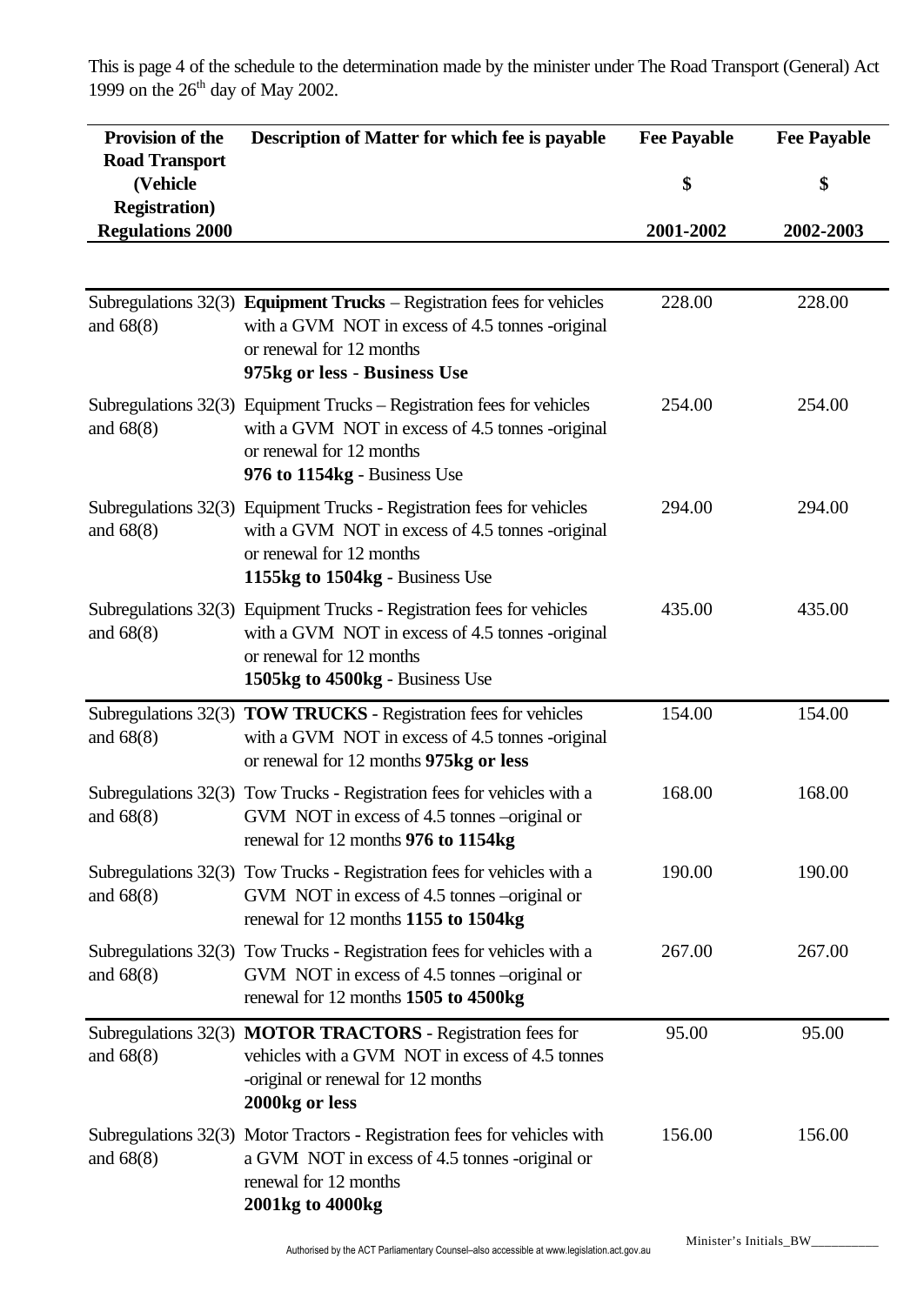This is page 5 of the schedule to the determination made by the minister under The Road Transport (General) Act 1999 on the  $26<sup>th</sup>$  day of May 2002.

| Provision of the<br><b>Road Transport</b>        | Description of Matter for which fee is payable                                                                                                                                                                                             | <b>Fee Payable</b> | <b>Fee Payable</b> |
|--------------------------------------------------|--------------------------------------------------------------------------------------------------------------------------------------------------------------------------------------------------------------------------------------------|--------------------|--------------------|
| (Vehicle                                         |                                                                                                                                                                                                                                            | \$                 | \$                 |
| <b>Registration</b> )<br><b>Regulations 2000</b> |                                                                                                                                                                                                                                            | 2001-2002          | 2002-2003          |
| and $68(8)$                                      | Subregulations 32(3) Motor Tractors - Registration fees for vehicles<br>with a GVM NOT in excess of 4.5 tonnes -original<br>or renewal for 12 months<br>over 4,000kg                                                                       | 355.00             | 355.00             |
| and $68(8)$                                      | Subregulations 32(3) MOTOR IMPLEMENTS (bulldozers, backhoe,<br>agriculture machinery, cranes)- Registration fees for<br>vehicles with a GVM NOT in excess of 4.5 tonnes<br>-original or renewal for 12 months<br>975kg or less -           | 71.00              | 71.00              |
| and $68(8)$                                      | Subregulations $32(3)$ Motor Implements – Registration fees for vehicles<br>with a GVM NOT in excess of 4.5 tonnes -original<br>or renewal for 12 months<br>976 to 1154kg                                                                  | 75.00              | 75.00              |
| and $68(8)$                                      | Subregulations 32(3) Motor Implements - Registration fees for vehicles<br>with a GVM NOT in excess of 4.5 tonnes -original<br>or renewal for 12 months                                                                                     | 79.00              | 79.00              |
|                                                  | 1155 to 1504kg                                                                                                                                                                                                                             |                    |                    |
| and $68(8)$                                      | Subregulations 32(3) Motor Implements - Registration fees for vehicles<br>with a GVM NOT in excess of 4.5 tonnes -original<br>or renewal for 12 months                                                                                     | 96.00              | 96.00              |
|                                                  | 1505 to 4500kg                                                                                                                                                                                                                             |                    |                    |
| and $68(8)$                                      | Subregulations 32(3) VETERAN, VINTAGE OR HISTORIC<br>Vehicles - Registration fees for vehicles with a GVM<br>NOT in excess of 4.5 tonnes original or renewal for<br>12 months                                                              | 33.00              | 33.00              |
| and $68(8)$                                      | Subregulations 32(3) MOTOR BIKES - Registration fees for vehicles<br>with a GVM NOT in excess of 4.5 tonnes -original<br>or renewal for 12 months up to 100ml                                                                              | 55.00              | 55.00              |
| and $68(8)$                                      | Subregulations 32(3) Motor Bikes - Registration fees for vehicles with a<br>GVM NOT in excess of 4.5 tonnes -original or<br>renewal for 12 months over 100ml                                                                               | 55.00              | 55.00              |
| and $68(8)$                                      | Subregulations 32(3) <b>TRAILERS</b> - goods carrying and fixed load trailers<br>(equipment trailers and caravans) Registration fees<br>for vehicles with a GVM NOT in excess of 4.5<br>tonnes -original or renewal for 12 months 250kg or | 52.00              | 52.00              |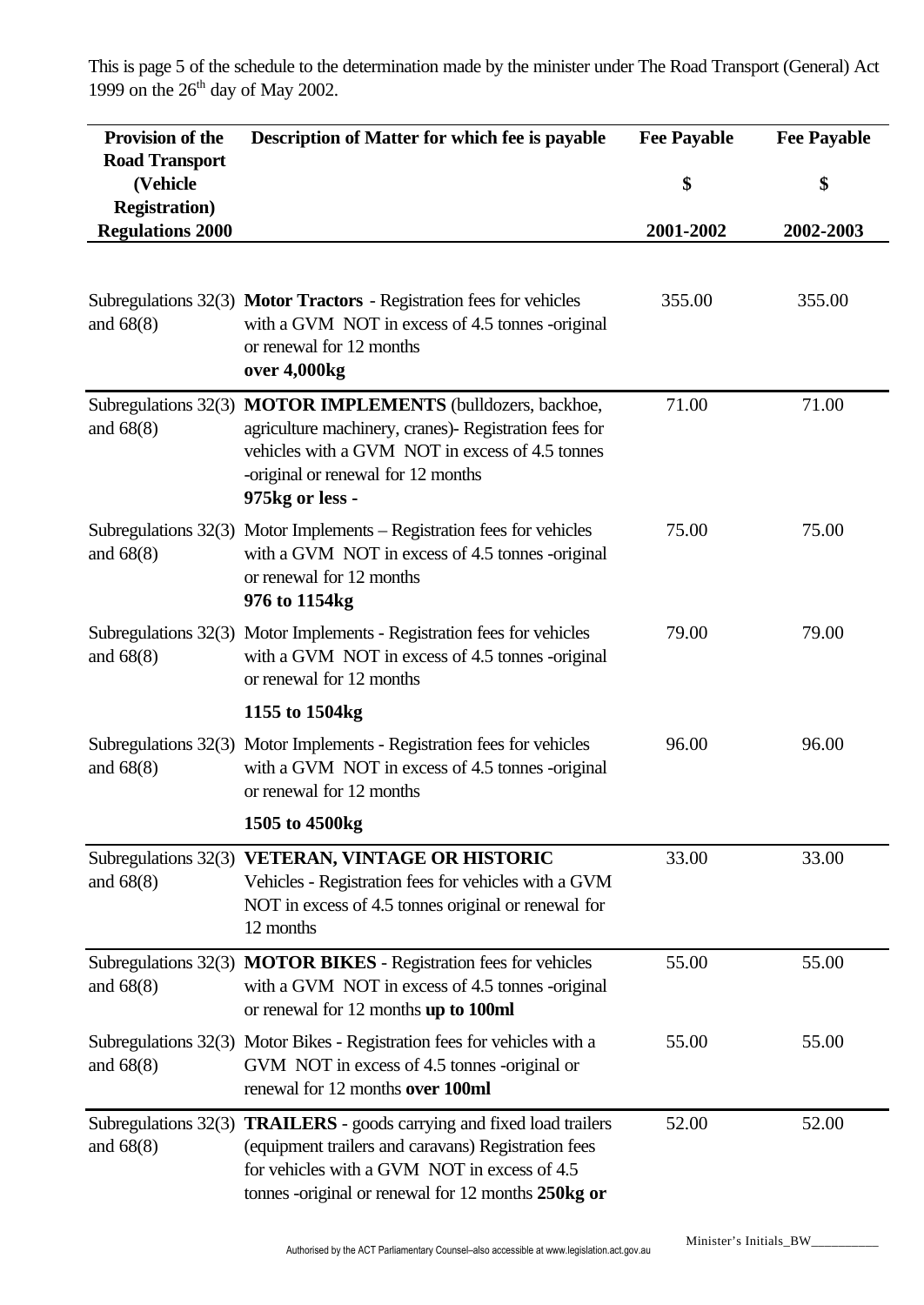This is page 6 of the schedule to the determination made by the minister under The Road Transport (General) Act 1999 on the  $26<sup>th</sup>$  day of May 2002.

| <b>Provision of the</b> | <b>Description of Matter for which fee is payable</b> | <b>Fee Payable</b> | <b>Fee Payable</b> |
|-------------------------|-------------------------------------------------------|--------------------|--------------------|
| <b>Road Transport</b>   |                                                       |                    |                    |
| (Vehicle)               |                                                       |                    |                    |
| <b>Registration</b> )   |                                                       |                    |                    |
| <b>Regulations 2000</b> |                                                       | 2001-2002          | 2002-2003          |
|                         |                                                       |                    |                    |

**less**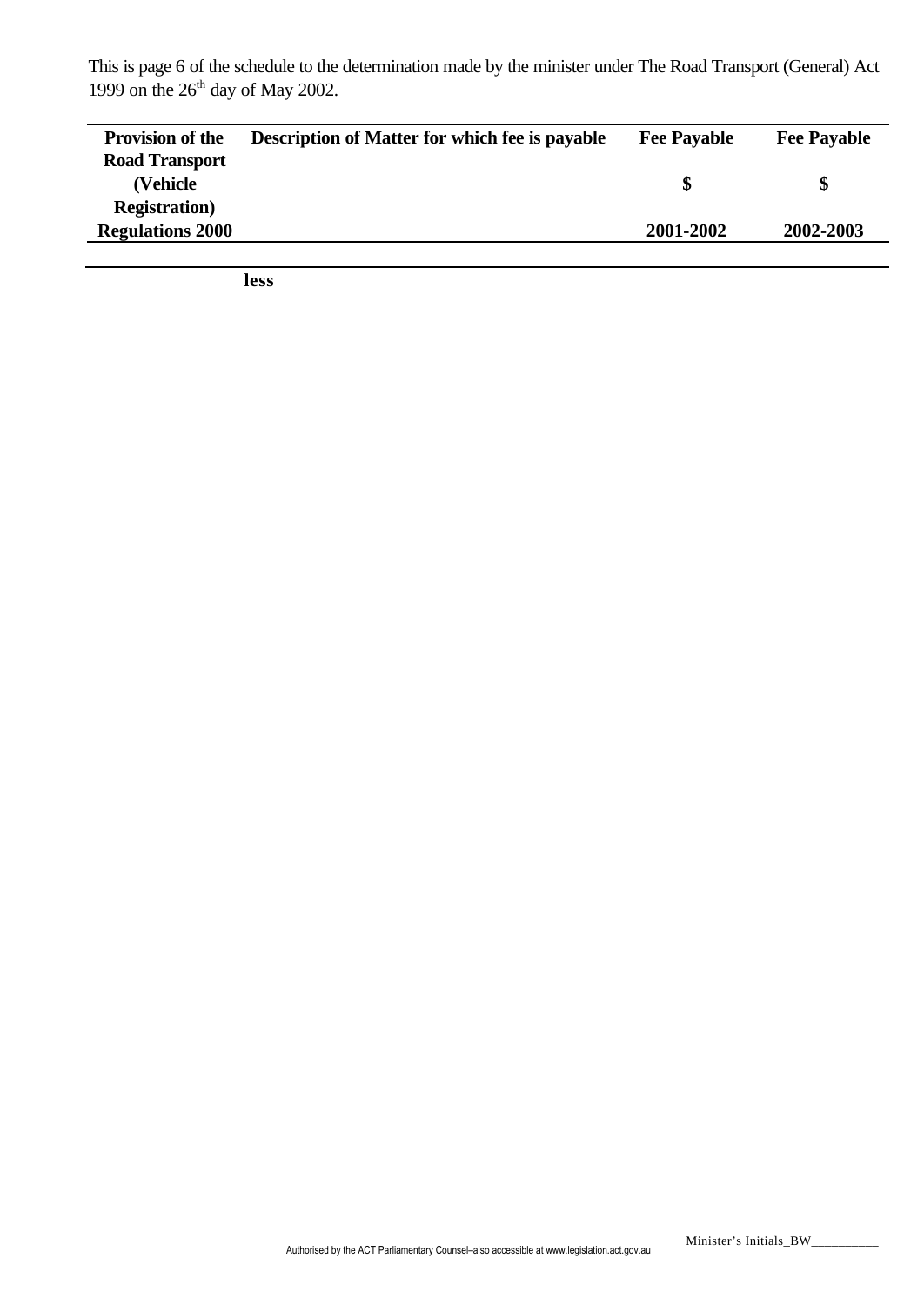This is page 7 of the schedule to the determination made by the minister under The Road Transport (General) Act 1999 on the  $26<sup>th</sup>$  day of May 2002.

| <b>Provision of the</b>                                    | Description of Matter for which fee is payable                                                                                                                                                                                      | <b>Fee Payable</b> | <b>Fee Payable</b> |
|------------------------------------------------------------|-------------------------------------------------------------------------------------------------------------------------------------------------------------------------------------------------------------------------------------|--------------------|--------------------|
| <b>Road Transport</b><br>(Vehicle<br><b>Registration</b> ) |                                                                                                                                                                                                                                     | \$                 | \$                 |
| <b>Regulations 2000</b>                                    |                                                                                                                                                                                                                                     | 2001-2002          | 2002-2003          |
|                                                            |                                                                                                                                                                                                                                     |                    |                    |
| and $68(8)$                                                | Subregulations $32(3)$ Trailers – goods carrying and fixed load<br>(equipment trailers and caravans) Registration fees<br>for vehicles with a GVM NOT in excess of 4.5<br>tonnes -original or renewal for 12 months 251 to<br>764kg | 118.00             | 118.00             |
| and $68(8)$                                                | Subregulations $32(3)$ Trailers – goods carrying and fixed load (equipment<br>trailers and caravans) Registration fees for vehicles<br>with a GVM NOT in excess of 4.5 tonnes -original<br>or renewal for 12 months 765 to 975kg    | 177.00             | 177.00             |
| Subregulations 32(3)<br>and $68(8)$                        | Trailers - goods carrying and fixed load (equipment<br>trailers and caravans) Registration fees for vehicles<br>with a GVM NOT in excess of 4.5 tonnes -original<br>or renewal for 12 months 976 to 1154kg                          | 194.00             | 194.00             |
| Subregulations 32(3)<br>and $68(8)$                        | Trailers – goods carrying and fixed load (equipment<br>trailers and caravans) Registration fees for vehicles<br>with a GVM NOT in excess of 4.5 tonnes -original<br>or renewal for 12 months 1155 to 1504kg                         | 217.00             | 217.00             |
| Subregulations 32(3)<br>and 68(8)                          | Trailers – goods carrying and fixed load (equipment<br>trailers and caravans) Registration fees for vehicles<br>with a GVM NOT in excess of 4.5 tonnes -original<br>or renewal for 12 months 1505 to 2499kg                         | 307.00             | 307.00             |
| and $68(8)$                                                | Subregulations 32(3) Trailers - goods carrying and fixed load (equipment<br>trailers and caravans) Registration fees for vehicles<br>with a GVM NOT in excess of 4.5 tonnes -original<br>or renewal for 12 months 2500 to 2504kg    | 523.00             | 523.00             |
| Subregulations 32(3)<br>and $68(8)$                        | Trailers – goods carrying and fixed load (equipment<br>trailers and caravans) Registration fees for vehicles<br>with a GVM NOT in excess of 4.5 tonnes -original<br>or renewal for 12 months 2505 to 2794kg                         | 790.00             | 790.00             |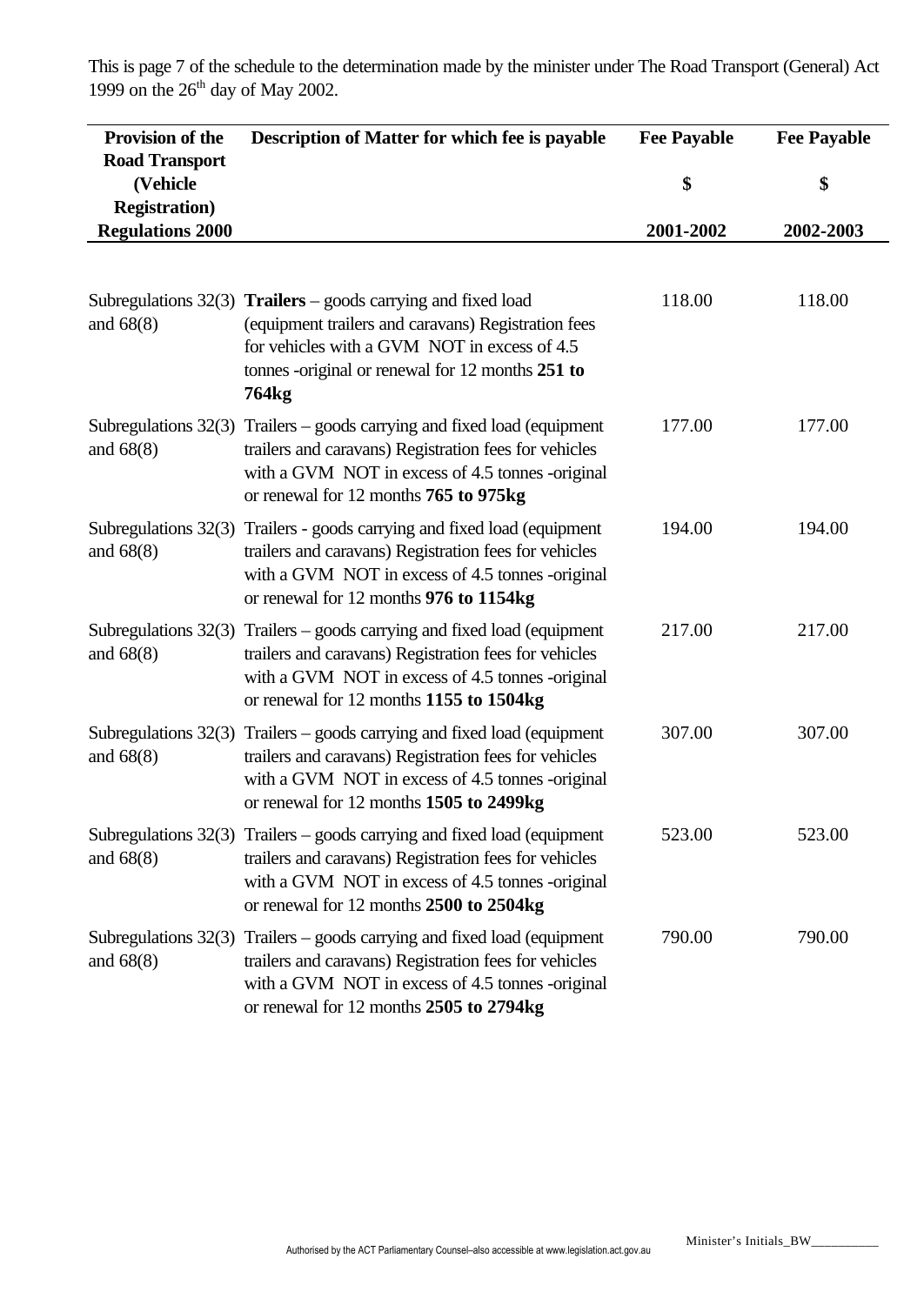This is page 8 of the schedule to the determination made by the minister under The Road Transport (General) Act 1999 on the  $26<sup>th</sup>$  day of May 2002.

| <b>Provision of the</b>                          | Description of Matter for which fee is payable                                                                                                                                                                                                                | <b>Fee Payable</b> | <b>Fee Payable</b> |
|--------------------------------------------------|---------------------------------------------------------------------------------------------------------------------------------------------------------------------------------------------------------------------------------------------------------------|--------------------|--------------------|
| <b>Road Transport</b><br>(Vehicle                |                                                                                                                                                                                                                                                               | \$                 | \$                 |
| <b>Registration</b> )<br><b>Regulations 2000</b> |                                                                                                                                                                                                                                                               | 2001-2002          | 2002-2003          |
|                                                  |                                                                                                                                                                                                                                                               |                    |                    |
| and $68(8)$                                      | Subregulations $32(3)$ Trailers – goods carrying and fixed load<br>(equipment trailers and caravans) Registration fees<br>for vehicles with a GVM NOT in excess of 4.5<br>tonnes -original or renewal for 12 months 2795 to<br>3054kg                         | 884.00             | 884.00             |
| and $68(8)$                                      | Subregulations $32(3)$ Trailers – goods carrying and fixed load (equipment<br>trailers and caravans) Registration fees for vehicles<br>with a GVM NOT in excess of 4.5 tonnes -original<br>or renewal for 12 months 3055 to 3304kg                            | 958.00             | 958.00             |
| and $68(8)$                                      | Subregulations 32(3) Trailers - goods carrying and fixed load trailers<br>(equipment trailers and caravans) Registration fees<br>for vehicles with a GVM NOT in excess of 4.5<br>tonnes -original or renewal for 12 months 3305 to<br>3564 kg -               | 1032.00            | 1032.00            |
| Subregulations 32(3)<br>and $68(8)$              | Trailers – goods carrying and fixed load trailers<br>(equipment trailers and caravans) Registration fees<br>for vehicles with a GVM NOT in excess of 4.5<br>tonnes -original or renewal for 12 months 3565 to<br>3814 <sub>kg</sub>                           | 1101.00            | 1101.00            |
| and $68(8)$                                      | Subregulations 32(3) Trailers - goods carrying and fixed load trailers<br>(equipment trailers and caravans) Registration fees<br>for vehicles with a GVM NOT in excess of 4.5<br>tonnes -original or renewal for 12 months 3815 to<br>4064kg                  | 1177.00            | 1177.00            |
| and $68(8)$                                      | Subregulations $32(3)$ Trailers – goods carrying and fixed load trailers<br>(equipment trailers and caravans) Registration fees<br>for vehicles with a GVM NOT in excess of 4.5<br>tonnes -original or renewal for $12$ months $4065$ o<br>4324 <sub>kg</sub> | 1248.00            | 1248.00            |
| and $68(8)$                                      | Subregulations $32(3)$ Trailers – goods carrying and fixed load trailers<br>(equipment trailers and caravans) Registration fees<br>for vehicles with a GVM NOT in excess of 4.5<br>tonnes -original or renewal for 12 months 4325 to<br>4500 <sub>kg</sub>    | 1321.00            | 1321.00            |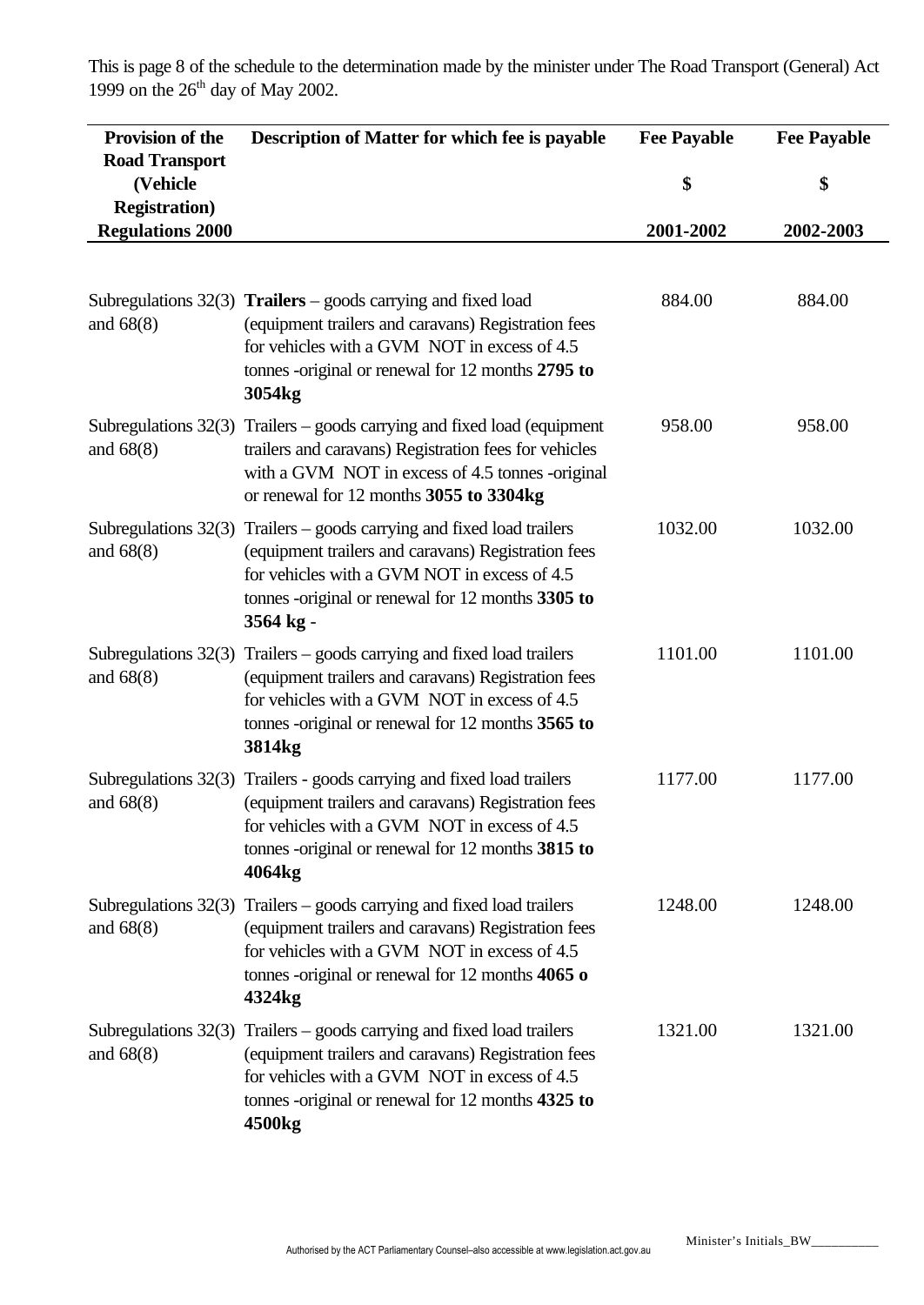This is page 9 of the schedule to the determination made by the minister under The Road Transport (General) Act 1999 on the  $26<sup>th</sup>$  day of May 2002.

| <b>Provision of the</b> | <b>Description of Matter for which fee is payable</b> | <b>Fee Payable</b> | <b>Fee Payable</b> |
|-------------------------|-------------------------------------------------------|--------------------|--------------------|
| <b>Road Transport</b>   |                                                       |                    |                    |
| (Vehicle)               |                                                       | S                  |                    |
| <b>Registration</b> )   |                                                       |                    |                    |
| <b>Regulations 2000</b> |                                                       | 2001-2002          | 2002-2003          |
|                         |                                                       |                    |                    |

#### *FORMULA FOR SHORT TERM REGISTRATION PERIODS*

*Where registration is issued for any period other than 12 months, the fee payable shall be:*

- *1. if the registration period is an exact number of months, the annual fee divided by twelve and multiplied by the number of months for which registration is issued; or*
- *2. if the registration period is not an exact number of months, the annual fee divided by 365 and multiplied by the number of days of the registration period;*

*plus the fee specified in this schedule.*

## **HEAVY VEHICLE REGISTRATION CHARGES**

The fees to apply to heavy vehicles in the ACT in the 2002/2003 financial year are contained in this extract from *Road Transport Charges Expenditure Data – July 2002 Adjustment*, published by the National Road Transport Commission.

| DIVISION 1 - LOAD CARRYING VEHICLES                                                    |                                                |        |               |        |
|----------------------------------------------------------------------------------------|------------------------------------------------|--------|---------------|--------|
| <b>Vehicle Type</b>                                                                    | 2 axle                                         | 3 axle | 4 axle        | 5 axle |
| <b>Trucks</b>                                                                          |                                                |        |               |        |
| Truck (type 1)                                                                         | 320                                            | 640    | 960           | 960    |
| Truck (type 2)                                                                         | 533                                            | 852    | 2132          | 2132   |
| Short combination truck                                                                | 586                                            | 2132   | 2132          | 2132   |
| Medium combination truck                                                               | 4051                                           | 4051   | 4371          | 4371   |
| Long combination truck                                                                 | 5597                                           | 5597   | 5597          | 5597   |
| <b>Prime Movers</b>                                                                    |                                                |        |               |        |
| Short combination prime mover                                                          | 1386                                           | 3624   | 4690          | 4690   |
| B-double prime mover                                                                   | 4264                                           | 5330   | 5863          | 5863   |
| Road train prime mover                                                                 | 5330                                           | 5330   | 5863          | 5863   |
| <b>DIVISION 2 - LOAD CARRYING TRAILERS</b><br>The amount calculated using the formula: | \$320 x Number of axles                        |        |               |        |
| <b>DIVISION 3 - BUSES</b>                                                              |                                                |        |               |        |
| <b>Bus Type</b>                                                                        | 2 axle                                         | 3 axle | <b>4 axle</b> |        |
| Bus (type $1$ )                                                                        | 320                                            |        |               |        |
| Bus (type 2)                                                                           | 533                                            | 1332   | 1332          |        |
| Articulated bus                                                                        |                                                | 533    | 533           |        |
| <b>DIVISION 4 - SPECIAL PURPOSE VEHICLES</b>                                           |                                                |        |               |        |
| Special purpose vehicle (type P)                                                       | No charge                                      |        |               |        |
| Special purpose vehicle (type T)                                                       | \$214                                          |        |               |        |
| Special purpose vehicle (type O)                                                       | The amount calculated using the formula:       |        |               |        |
|                                                                                        | $$266 + $266$ x Number of axles in excess of 2 |        |               |        |
| PERMIT FEES                                                                            |                                                |        |               |        |

#### **Table 6 : Registration Charges**

The charge for the grant of permit to operate a vehicle over 125 tonnes carrying an indivisible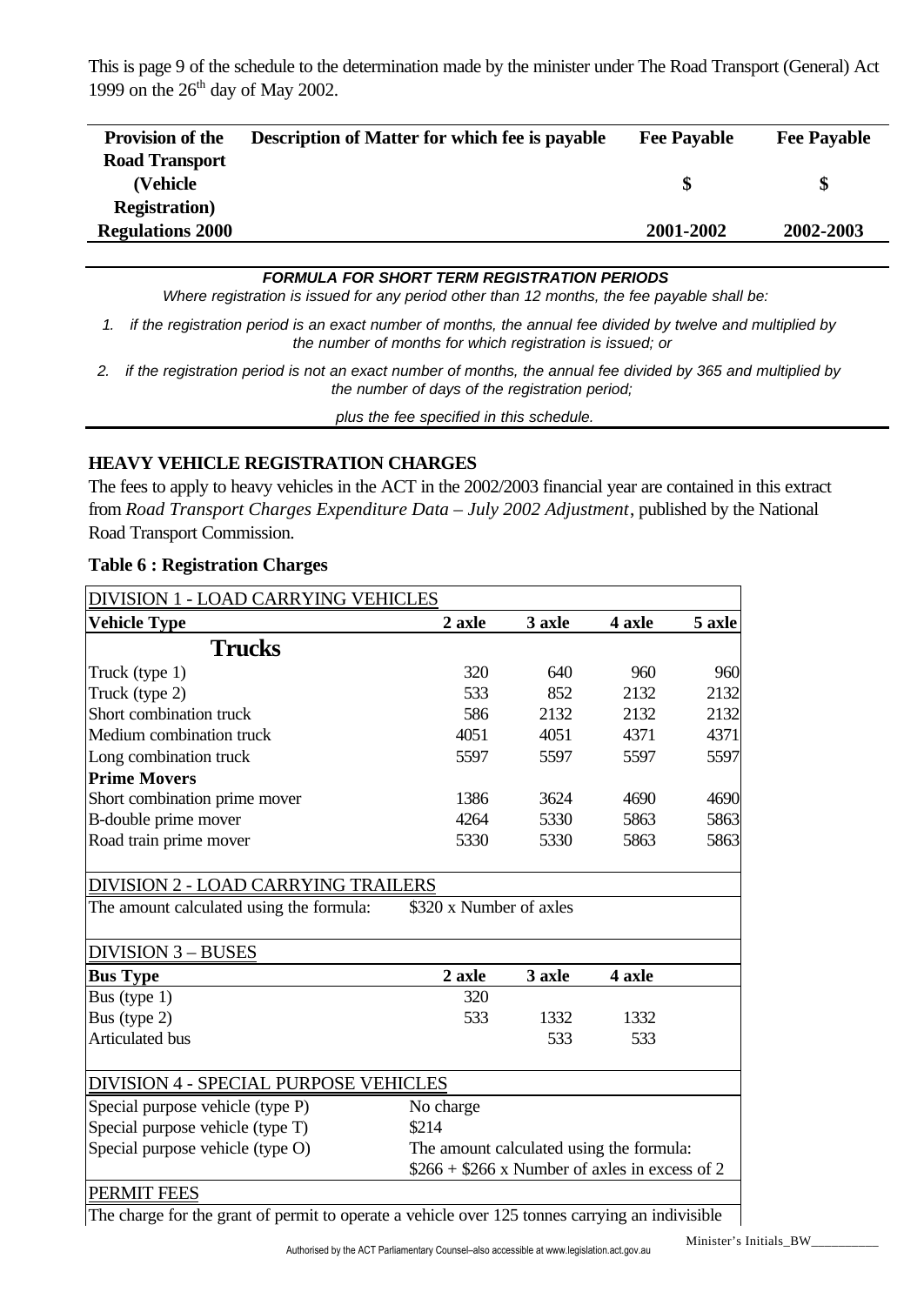This is page 10 of the schedule to the determination made by the minister under The Road Transport (General) Act 1999 on the  $26<sup>th</sup>$  day of May 2002.

| Provision of the                                 | Description of Matter for which fee is payable                                                                                                                                                                                       | <b>Fee Payable</b> | <b>Fee Payable</b> |
|--------------------------------------------------|--------------------------------------------------------------------------------------------------------------------------------------------------------------------------------------------------------------------------------------|--------------------|--------------------|
| <b>Road Transport</b><br>(Vehicle                |                                                                                                                                                                                                                                      | \$                 | \$                 |
| <b>Registration</b> )<br><b>Regulations 2000</b> |                                                                                                                                                                                                                                      | 2001-2002          | 2002-2003          |
| load is to be calculated as:                     |                                                                                                                                                                                                                                      |                    |                    |
|                                                  | 4 cents x ESA-km                                                                                                                                                                                                                     |                    |                    |
|                                                  | <b>PART B</b>                                                                                                                                                                                                                        |                    |                    |
| Subregulation $32(3)$                            | Other Registration Fees -Surcharge on original<br>registration (i) passenger carrying vehicles, goods<br>carrying vehicles, equipment trucks motor<br>tractors/implements, tow trucks and veteran, vintage<br>and historic vehicles  | 58.00              | 59.00              |
| Subregulation 32(3)                              | Other Registration Fees -Surcharge on original<br>registration (ii) trailers and motor bikes                                                                                                                                         | 36.50              | 37.00              |
| Subregulation 32(3)                              | Additional fee for <b>re-registration</b> of vehicles (all<br>types), where the vehicle has previously been<br>registered on the ACT vehicle register                                                                                | 30.00              | 30.50              |
| Subregulation 32(3)<br>& 68(8)                   | <b>ROAD RESCUE FEE - For the grant or renewal</b><br>of registration annual fee - payable for any motor<br>vehicle other than veteran, vintage or historical<br>vehicles and vehicles registered to Jervis Bay<br>residents          | 16.00              | 16.00              |
| Subregulation $32(3)$<br>& 68(8)                 | Road Rescue Fee – For the grant or renewal of<br>registration pro-rata fee - 11 Months - payable for<br>any motor vehicle other than veteran, vintage or<br>historical vehicles and vehicles registered to Jervis<br>Bay residents   | 14.85              | 14.85              |
| Subregulation $32(3)$<br>& 68(8)                 | Road Rescue Fee $-$ For the grant or renewal of<br>registration pro-rata fee - 10 Months - payable for<br>any motor vehicle other than veteran, vintage or<br>historical vehicles and vehicles registered to Jervis<br>Bay residents | 13.50              | 13.50              |
| Subregulation $32(3)$<br>& 68(8)                 | Road Rescue Fee - For the grant or renewal of<br>registration pro-rata fee - 9 Months - payable for<br>any motor vehicle other than veteran, vintage or<br>historical vehicles and vehicles registered to Jervis<br>Bay residents    | 12.15              | 12.15              |
| Subregulation $32(3)$<br>& 68(8)                 | Road Rescue Fee – For the grant or renewal of<br>registration pro-rata fee - 8 Months - payable for<br>any motor vehicle other than veteran, vintage or<br>historical vehicles and vehicles registered to Jervis                     | 10.80              | 10.80              |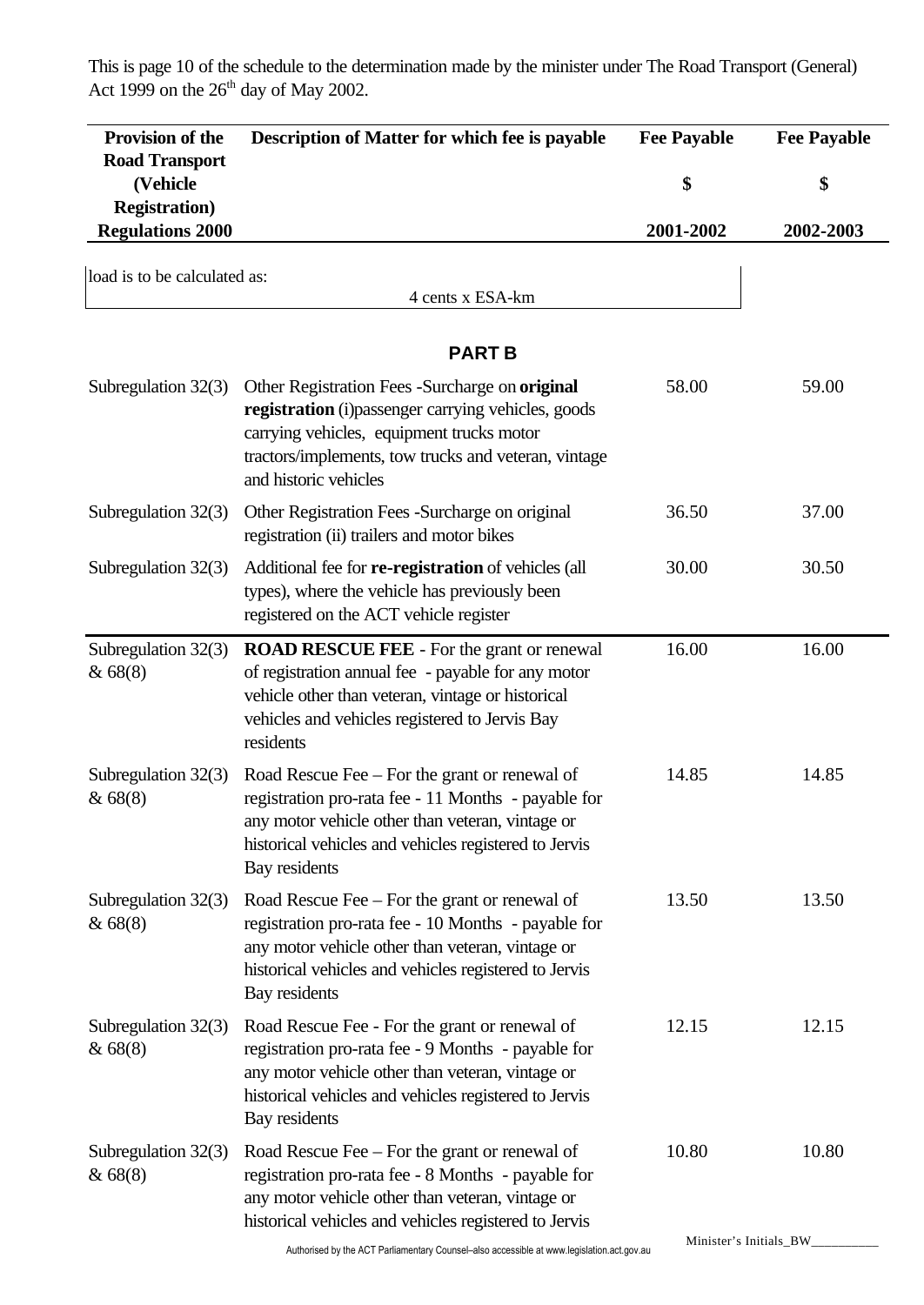This is page 11 of the schedule to the determination made by the minister under The Road Transport (General) Act 1999 on the  $26<sup>th</sup>$  day of May 2002.

| <b>Provision of the</b> | <b>Description of Matter for which fee is payable</b> | <b>Fee Payable</b> | <b>Fee Payable</b> |
|-------------------------|-------------------------------------------------------|--------------------|--------------------|
| <b>Road Transport</b>   |                                                       |                    |                    |
| (Vehicle                |                                                       | \$.                |                    |
| <b>Registration</b> )   |                                                       |                    |                    |
| <b>Regulations 2000</b> |                                                       | 2001-2002          | 2002-2003          |

Bay residents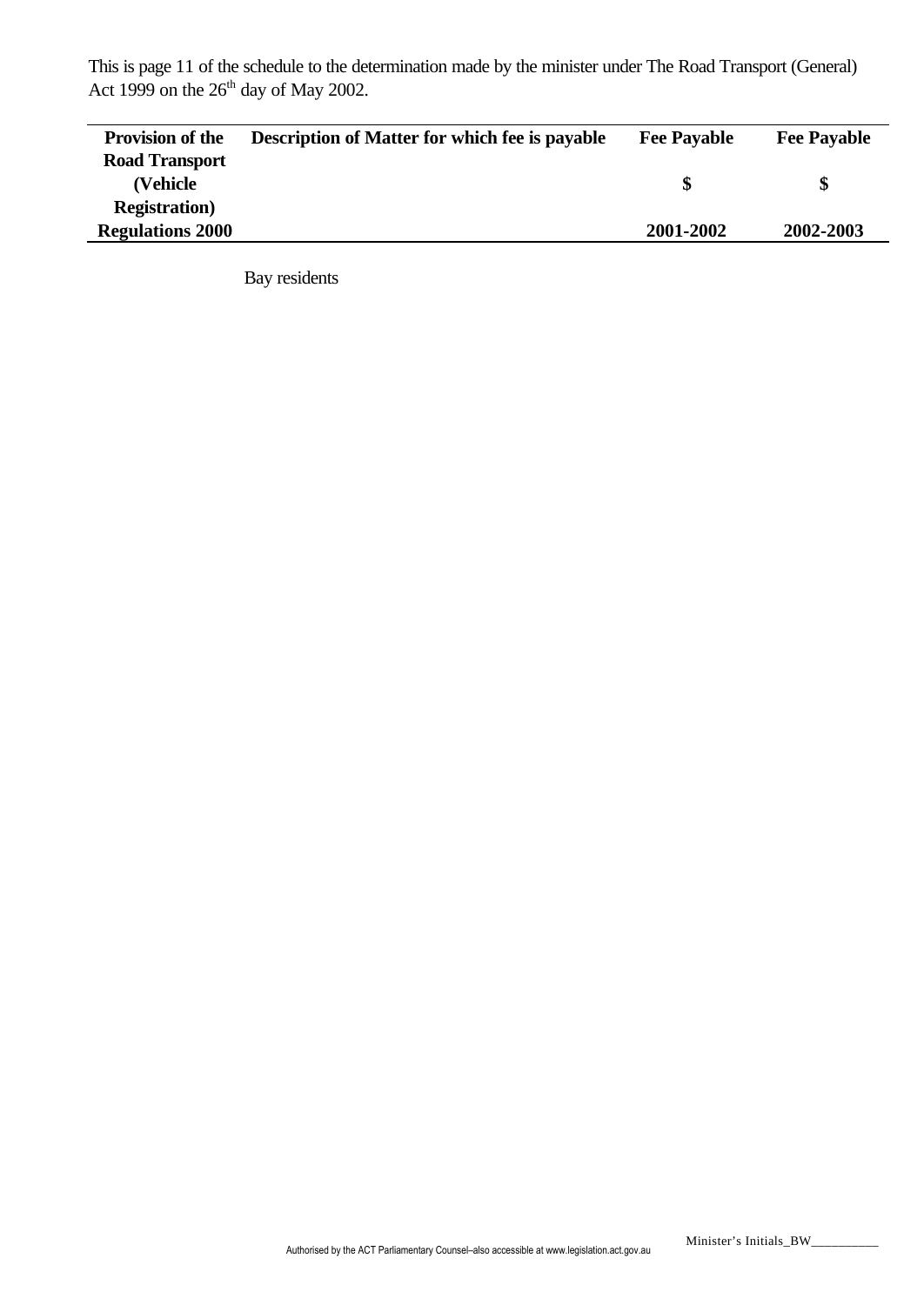**Provision of the Road Transport (Vehicle Registration) Regulations 2000 Description of Matter for which fee is payable Fee Payable \$ 2001-2002 Fee Payable \$ 2002-2003** Subregulation 32(3) & 68(8) **Road Rescue Fee** – For the grant or renewal of registration pro-rata fee - 7 Months - payable for any motor vehicle other than veteran, vintage or historical vehicles and vehicles registered to Jervis Bay residents 9.45 9.45 Subregulation 32(3) & 68(8) Road Rescue Fee - For the grant or renewal of registration pro-rata fee - 6 Months - payable for any motor vehicle other than veteran, vintage or historical vehicles and vehicles registered to Jervis Bay residents 8.00 8.00 Subregulation 32(3) & 68(8) Road Rescue Fee - For the grant or renewal of registration pro-rata fee - 5 Months - payable for any motor vehicle other than veteran, vintage or historical vehicles and vehicles registered to Jervis Bay residents 6.75 6.75 Subregulation 32(3) & 68(8) Road Rescue Fee - For the grant or renewal of registration pro-rata fee - 4 Months - payable for any motor vehicle other than veteran, vintage or historical vehicles and vehicles registered to Jervis Bay residents 5.40 5.40 Subregulation 32(3) & 68(8) Road Rescue Fee - For the grant or renewal of registration pro-rata fee - 3 Months - payable for any motor vehicle other than veteran, vintage or historical vehicles and vehicles registered to Jervis Bay residents 4.05 4.05 Subregulation 32(3) & 68(8) Road Rescue Fee - For the grant or renewal of registration pro-rata fee - 2 Months - payable for any motor vehicle other than veteran, vintage or historical vehicles and vehicles registered to Jervis Bay residents 2.70 2.70 Subregulation 32(3) & 68(8) Road Rescue Fee - For the grant or renewal of registration pro-rata fee - 1 Month - payable for any motor vehicle other than veteran, vintage or historical vehicles and vehicles registered to Jervis Bay residents 1.35 1.35 Subregulation 32(3) & 68(8) Road Rescue Fee - For the grant or renewal of registration for veteran,vintage, historic vehicles 0.00 0.00

This is page 12 of the schedule to the determination made by the minister under The Road Transport (General) Act 1999 on the  $26<sup>th</sup>$  day of May 2002.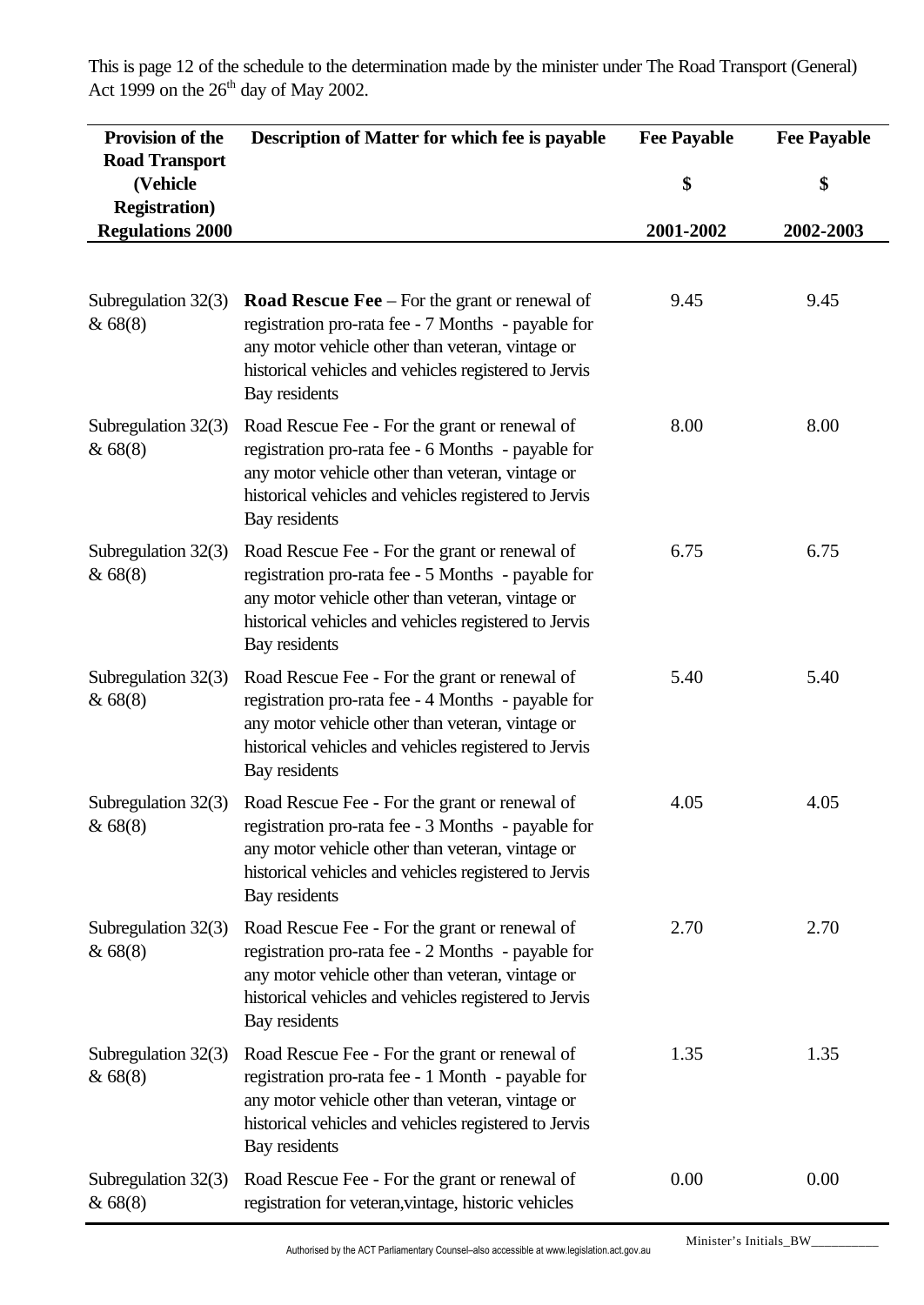This is page 13 of the schedule to the determination made by the minister under The Road Transport (General) Act 1999 on the  $26<sup>th</sup>$  day of May 2002.

| Provision of the                                 | Description of Matter for which fee is payable                                                                                                                                                                                                       | <b>Fee Payable</b> | <b>Fee Payable</b> |
|--------------------------------------------------|------------------------------------------------------------------------------------------------------------------------------------------------------------------------------------------------------------------------------------------------------|--------------------|--------------------|
| <b>Road Transport</b><br>(Vehicle                |                                                                                                                                                                                                                                                      | \$                 | \$                 |
| <b>Registration</b> )<br><b>Regulations 2000</b> |                                                                                                                                                                                                                                                      | 2001-2002          | 2002-2003          |
|                                                  |                                                                                                                                                                                                                                                      |                    |                    |
| <b>Regulation 79</b>                             | Other Registration Fees transfer of vehicle<br>registration                                                                                                                                                                                          | 27.00              | 27.00              |
| $74(3)$ & $76(1)$                                | Subregulations 74(1), Other Registration Fees late transfer fee (transfer<br>applied for later than 14 days after the date of<br>purchase)                                                                                                           | 73.00              | 73.00              |
| Subregulations 32(3)<br>& 68(8)                  | Other Registration Fees additional fee payable upon<br>the grant or renewal of registration, for a <b>period</b><br>less than 12 months                                                                                                              | 25.00              | 25.00              |
| &68(8)                                           | Subregulations 32(3) Other Registration Fees additional fee payable upon<br>the grant or renewal of registration, for a period<br>less than 12 months for a person not receiving<br>concession but who is the holder of a <b>Health Care</b><br>Card | 10.00              | 10.00              |
| and $68(7)$ ,<br>Subparagraph<br>78(1)(e)(ii)    | Subregulations 29(d) EXAMINATION OR INSPECTION of Vehicles<br>trailers not exceeding 4.5 tonnes GVM                                                                                                                                                  | 24.20              | 24.20              |
| and $68(7)$ ,<br>Subparagraph<br>78(1)(e)(ii)    | Subregulations 29(d) Examination or Inspection of Vehicles motor bikes                                                                                                                                                                               | 33.00              | 33.00              |
| and $68(7)$ ,<br>Subparagraph<br>78(1)(e)(ii)    | Subregulations 29(d) Examination or Inspection of Vehicles motor<br>vehicles NOT exceeding 4.5 tonnes                                                                                                                                                | 33.00              | 33.00              |
| and $68(7)$ ,<br>Subparagraph<br>78(1)(e)(ii)    | Subregulations 29(d) Examination or Inspection of Vehicles trailers<br>exceeding 4.5 tonnes GVM                                                                                                                                                      | 33.00              | 33.00              |
| and $68(7)$ ,<br>Subparagraph<br>78(1)(e)(ii)    | Subregulations 29(d) Examination or Inspection of Vehicles motor<br>vehicles exceeding 4.5 tonnes                                                                                                                                                    | 66.00              | 66.00              |
|                                                  |                                                                                                                                                                                                                                                      |                    |                    |

**All vehicle examination fees include GST.**